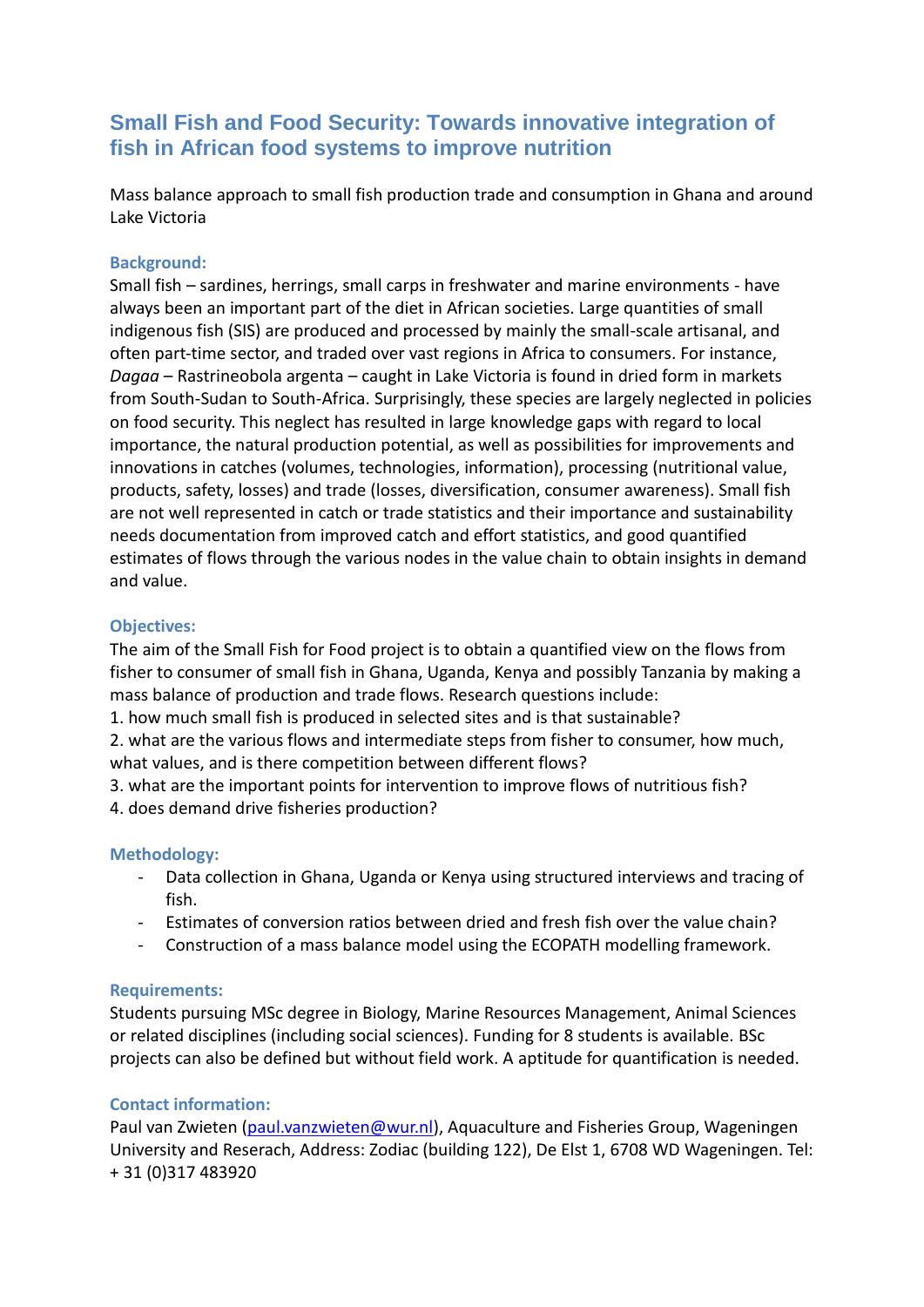## **Start date:**

January 2019 to December 2021



Chisense (*Microthrissa moeruensis*) Photo: Paul van Zwieten